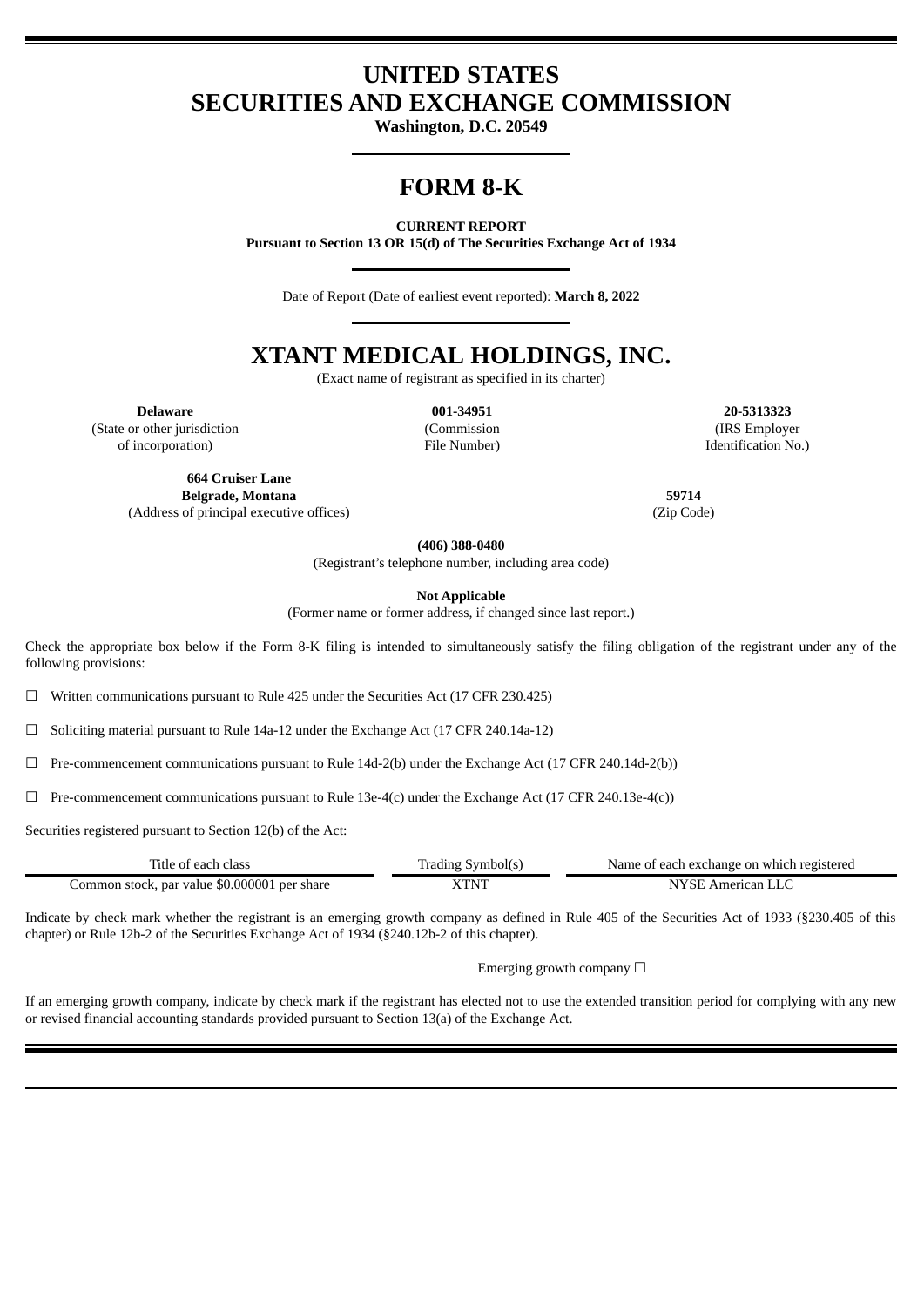#### **Item 2.02 Results of Operations and Financial Condition.**

On March 8, 2022, Xtant Medical Holdings, Inc. (the "Company") announced its financial results for the fourth quarter and year ended December 31, 2021. The full text of the press release issued in connection with the announcement is furnished as Exhibit 99.1 to this Current Report on Form 8-K.

The information in Item 2.02 of this report (including Exhibit 99.1) shall not be deemed "filed" for purposes of Section 18 of the Securities Exchange Act of 1934, as amended (the "Exchange Act"), or otherwise subject to the liabilities of that section, nor shall it be deemed incorporated by reference in any filing under the Securities Act of 1933, as amended, or the Exchange Act, except as expressly provided by specific reference in such a filing.

To supplement its consolidated financial statements prepared in accordance with United States generally accepted accounting principles ("GAAP"), the Company uses certain non-GAAP financial measures, such as non-GAAP adjusted EBITDA, which are included in the press release furnished as Exhibit 99.1 to this report. The Company's non-GAAP adjusted EBITDA is calculated by adding back to net loss the charges for other expense, depreciation and amortization expense, interest expense, and tax expense and further adjusted by adding back in or excluding, as appropriate, noncash compensation, separation related expenses, change in warrant derivative liability and legal settlement reserves.

The Company uses adjusted EBITDA and the other non-GAAP measures in making operating decisions because it believes these measures provide meaningful supplemental information regarding its core operational performance. Additionally, these measures give the Company a better understanding of how it should invest in sales and marketing and research and development activities and how it should allocate resources to both ongoing and prospective business initiatives. The Company also uses these measures to help make budgeting and spending decisions, for example, among sales and marketing expenses, general and administrative expenses, and research and development expenses. Additionally, the Company believes its use of non-GAAP adjusted EBITDA and other non-GAAP measures facilitates management's internal comparisons to historical operating results by factoring out potential differences caused by charges not related to its regular, ongoing business, including, without limitation, non-cash charges and certain large and unpredictable charges.

As described above, the Company excludes the following items from its non-GAAP financial measures for the following reasons:

*Non-cash compensation*. The Company excludes non-cash compensation, which is a non-cash charge related to equity awards granted by the Company. Although non-cash compensation is a recurring charge to the Company's operations, management has excluded it because it relies on valuations based on future events, such as the market price of the Company's common stock, that are difficult to predict and are affected by market factors that are largely not within the control of the Company. Thus, management believes that excluding non-cash compensation facilitates comparisons of the Company's operational performance in different periods, as well as with similarly determined non-GAAP financial measures of comparable companies.

*Separation related expenses*. The Company excludes separation related expenses from non-GAAP adjusted EBITDA primarily because such expenses are not reflective of the Company's ongoing operating results and are not used by management to assess the core profitability of the Company's business operations. The Company further believes that excluding this item from its non-GAAP results is useful to investors in that it allows for periodover-period comparability.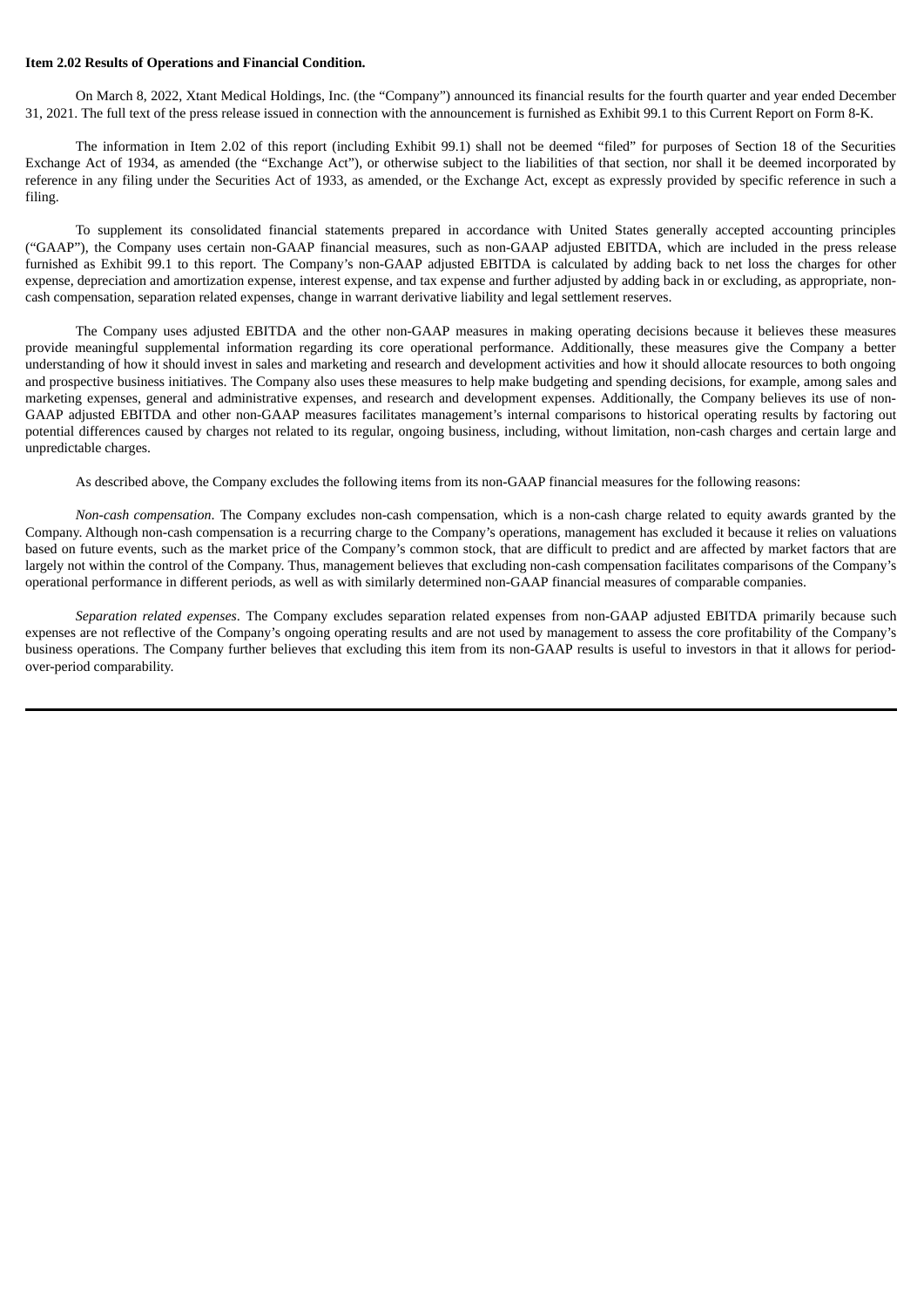*Change in warrant derivative liability*. The Company excludes the change in fair market value of its warrants that are accounted for as liabilities from non-GAAP adjusted EBITDA primarily because it is a non-cash charge, it is not reflective of the Company's ongoing operating results, and it is not used by management to assess the core profitability of the Company's business operations. Because it is a non-cash expense, it does not impact the Company's operational performance, liquidity, or ability to invest in sales and marketing, research and development, and fund acquisitions and capital expenditures. The Company further believes that excluding this item from its non-GAAP results is useful to investors in that it allows for period-overperiod comparability.

*Legal settlement reserves*. The Company excludes legal settlement reserves from non-GAAP adjusted EBITDA primarily because such reserves are not reflective of the Company's ongoing operating results and are not used by management to assess the core profitability of the Company's business operations. The Company further believes that excluding this item from its non-GAAP results is useful to investors in that it allows for period-over-period comparability.

Non-GAAP adjusted EBITDA is reconciled to net loss, the most directly comparable GAAP measure, in the press release.

Non-GAAP financial measures are not in accordance with, or an alternative for, GAAP measures and may be different from non-GAAP financial measures used by other companies. In addition, non-GAAP financial measures are not based on any comprehensive or standard set of accounting rules or principles. Accordingly, the calculation of the Company's non-GAAP financial measures may differ from the definitions of other companies using the same or similar names, limiting, to some extent, the usefulness of such measures for comparison purposes. Non-GAAP financial measures have limitations in that they do not reflect all of the amounts associated with the Company's financial results as determined in accordance with GAAP. Non-GAAP financial measures should only be used to evaluate the Company's financial results in conjunction with the corresponding GAAP measures. Accordingly, the Company qualifies its use of non-GAAP financial information in a statement when non-GAAP financial information is presented.

### **Item 9.01 Financial Statements and Exhibits.**

*(d) Exhibits.*

| Exhibit No. | <b>Description</b>                                                                                                                    |
|-------------|---------------------------------------------------------------------------------------------------------------------------------------|
| 99.1        | Press Release of Xtant Medical Holdings, Inc. dated March 8, 2022 entitled "Xtant Medical Announces Fourth Quarter and Full Year 2021 |
|             | Financial Results" (furnished herewith)                                                                                               |
|             |                                                                                                                                       |

104 Cover Page Interactive Data File (embedded within the Inline XBRL document)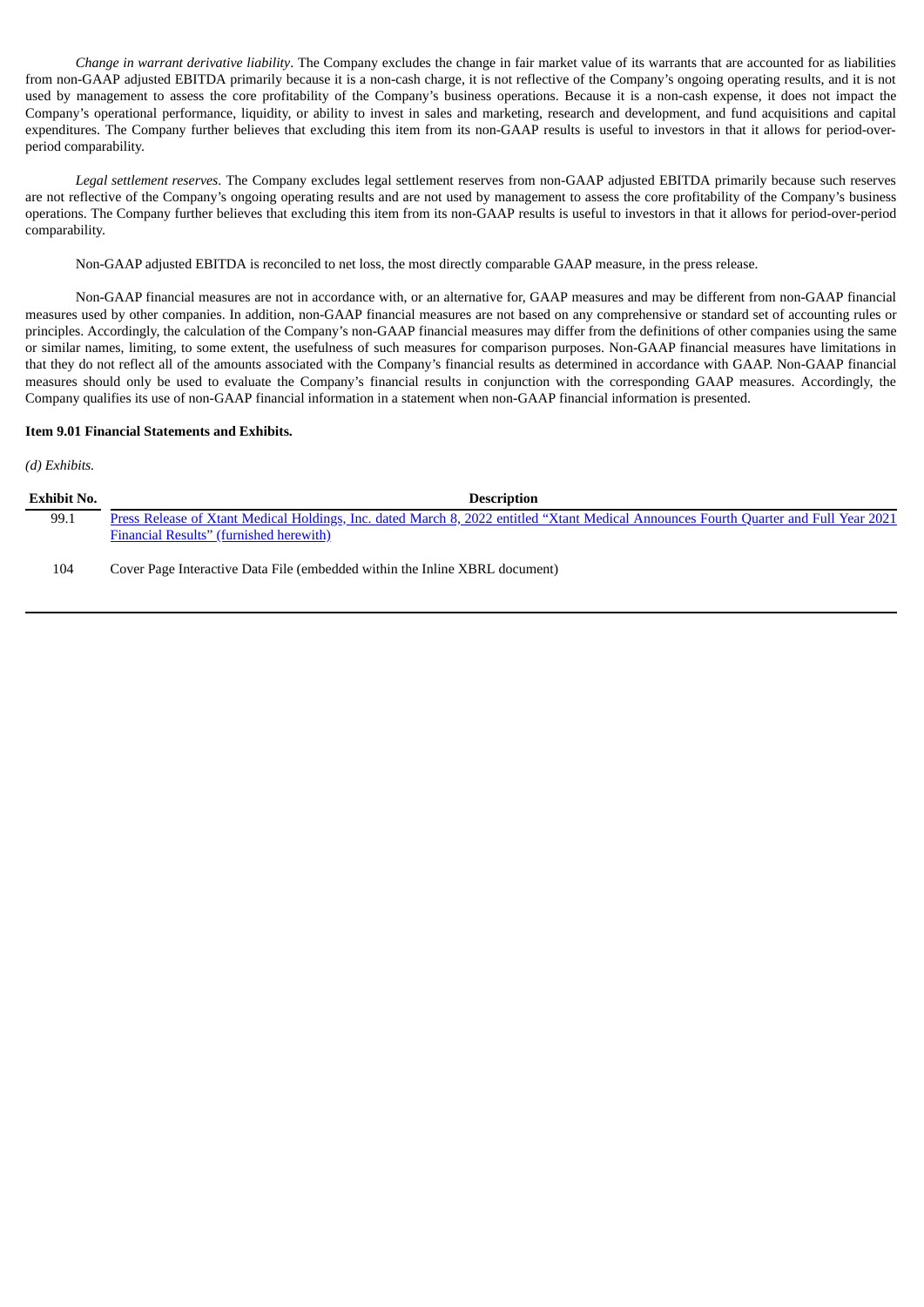## **SIGNATURE**

Pursuant to the requirements of the Securities Exchange Act of 1934, the registrant has duly caused this report to be signed on its behalf by the undersigned hereunto duly authorized.

## **XTANT MEDICAL HOLDINGS, INC.**

By: */s/ Scott Neils*

Scott Neils *Interim Chief Financial Officer*

Date: March 8, 2022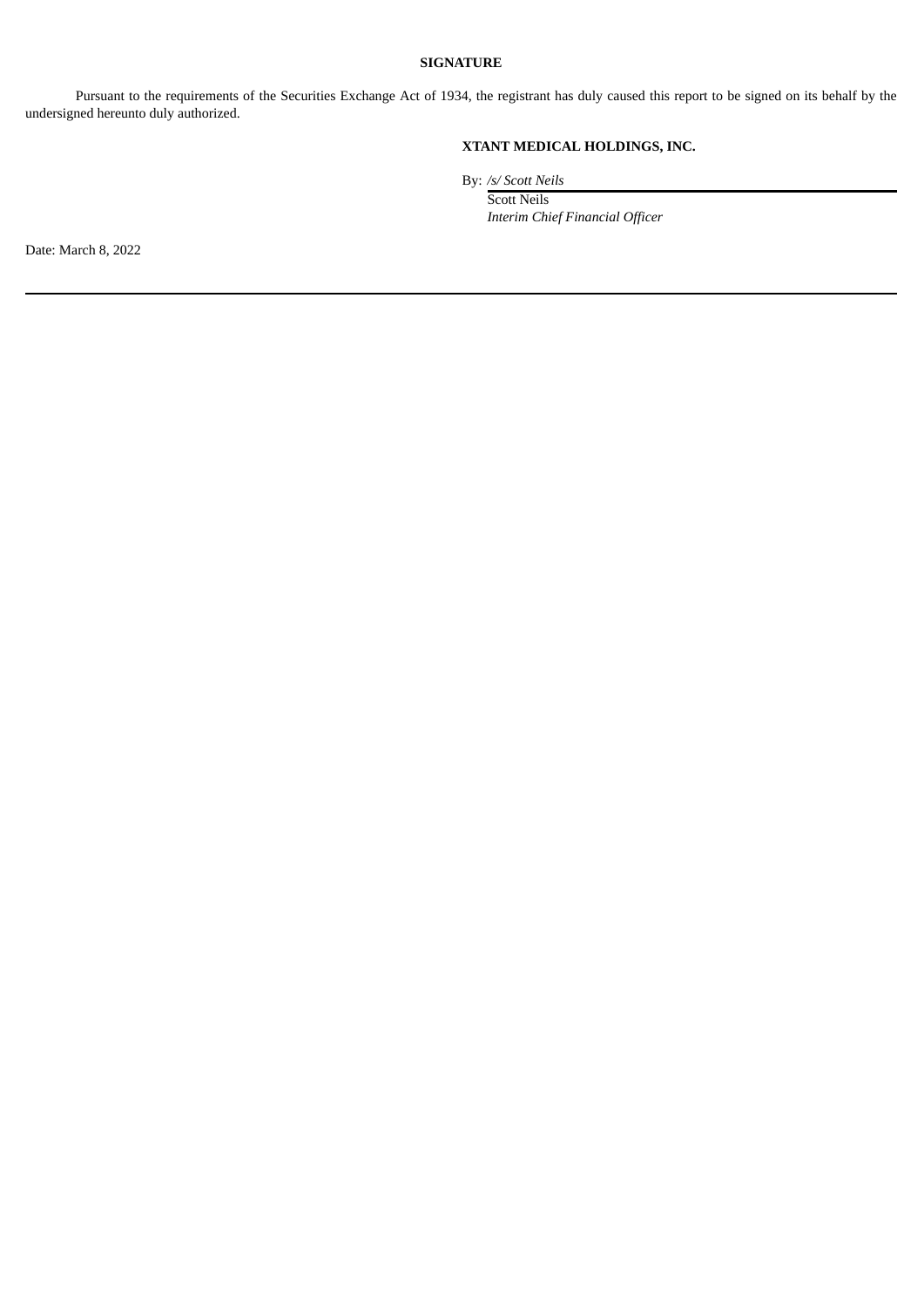<span id="page-4-0"></span>

#### **Xtant Medical Announces Fourth Quarter and Full Year 2021 Financial Results**

BELGRADE, MT, March 8, 2022 – Xtant Medical Holdings, Inc. (NYSE American: XTNT), a global medical technology company focused on surgical solutions for the treatment of spinal disorders, today reported financial and operating results for the fourth quarter and year ended December 31, 2021.

"Xtant accomplished numerous objectives in 2021 focused on developing new products, expanding our distributor network and growing our adjacent market sales that have us excited about the future of the Company," said Sean Browne, President and CEO of Xtant Medical. "Our Company achieved year-over-year revenue growth of 4%, and I am particularly pleased with the top-line performance of our biologics business, which grew 8% annually in a very difficult year. As part of our strategic plan, we launched four new products, and we are especially excited by the strong demand of our newly introduced OsteoFactor and OsteoVive Plus products. Guided by our mission of 'honoring the gift of donation, so that our patients can live as full, and complete a life as possible,' we are confident that our key growth initiatives will maximize the potential opportunities of our leading spine brand."

#### **Fourth Quarter and Full Year 2021 Financial Results**

Fourth quarter 2021 revenue was \$14.0 million, compared to \$14.0 million for the same quarter in 2020. Full year 2021 revenue was \$55.3 million, compared to \$53.3 million for 2020. The increase in revenue was largely attributable to additional private label and original equipment manufacturer (OEM) orthobiologics sales.

Gross margin for the fourth quarter of 2021 was 55.1%, compared to 64.1% for the same period in 2020 and was 58.8% for 2021, compared to 64.5% in 2020. These decreases were primarily attributable to increased underabsorption of labor and overhead associated with initiatives to reduce inventory, a shift in product sales mix with a proportional increase in private label and OEM channel sales, and sell-through of product subject to higher production costs during prior periods.

Operating expenses for the fourth quarter of 2021 totaled \$9.6 million, compared to \$8.7 million for the fourth quarter of 2020, and were \$36.3 million in 2021 compared to \$35.1 million in 2020. These increases were primarily due to additional stock-based compensation expense, greater salaries and wage expenses and severance related expenses, which were partially offset by lower commissions resulting from a greater a mix of commission-free private label and OEM sales.

Fourth quarter 2021 net loss totaled \$2.3 million, or \$0.03 per share, compared to the fourth quarter 2020 net loss of \$0.7 million, or \$0.01 per share. Net loss for 2021 was \$4.8 million, or \$0.06 per share, compared to a net loss of \$7.0 million, or \$0.25 per share, for 2020.

Non-GAAP Adjusted EBITDA for the fourth quarter of 2021 totaled a loss of \$0.5 million, compared to Non-GAAP Adjusted EBITDA of \$1.0 million for the same period in 2020. Non-GAAP Adjusted EBITDA for 2021 totaled \$0.7 million, compared to \$3.1 million for 2020. The Company defines Adjusted EBITDA as net income/loss from operations before depreciation, amortization and interest expense and provision for income taxes, and as further adjusted to add back in or exclude, as applicable, non-cash compensation, separation related expenses, change in warrant derivative liability and legal settlement reserves. A calculation and reconciliation of Adjusted EBITDA to net loss can be found in the attached financial tables.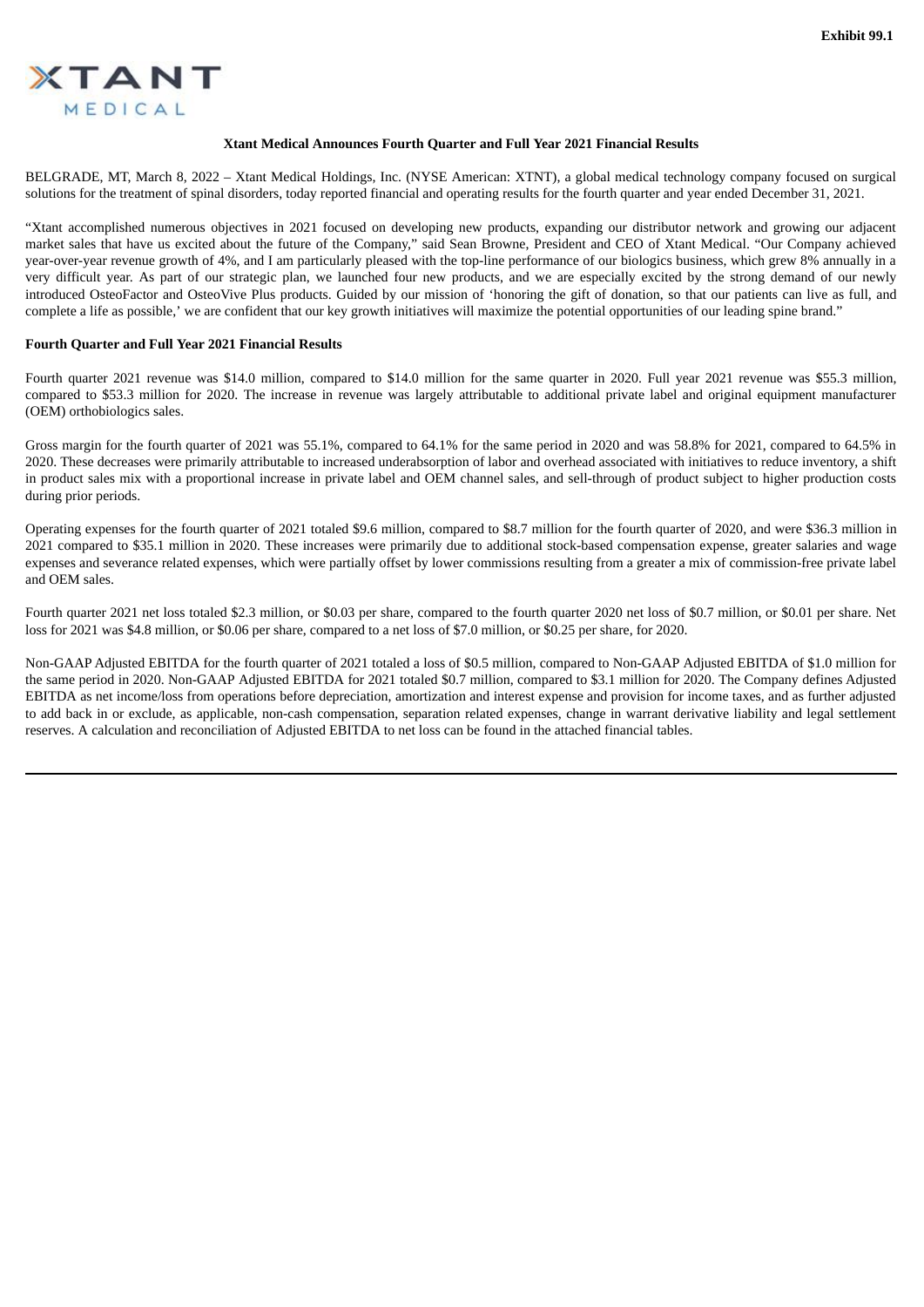#### **Conference Call**

Xtant Medical will host a webcast and conference call to discuss the fourth quarter and full year 2021 financial results on Tuesday, March 8, 2022 at 9:00 AM ET. To access the webcast, Click Here. To access the conference call, dial 877-407-6184 within the U.S. or 201-389-0877 outside the U.S. A replay of the call will be available at www.xtantmedical.com, under "Investor Info."

#### **About Xtant Medical Holdings, Inc.**

Xtant Medical Holdings, Inc. (www.xtantmedical.com) is a global medical technology company focused on the design, development, and commercialization of a comprehensive portfolio of orthobiologics and spinal implant systems to facilitate spinal fusion in complex spine, deformity and degenerative procedures. Xtant people are dedicated and talented, operating with the highest integrity to serve our customers.

The symbols ™ and ® denote trademarks and registered trademarks of Xtant Medical Holdings, Inc. or its affiliates, registered as indicated in the United States, and in other countries. All other trademarks and trade names referred to in this release are the property of their respective owners.

#### **Non-GAAP Financial Measures**

To supplement the Company's consolidated financial statements prepared in accordance with U.S. generally accepted accounting principles (GAAP), the Company uses certain non-GAAP financial measures in this release, including Adjusted EBITDA. Reconciliations of the non-GAAP financial measures used in this release to the most comparable GAAP measures for the respective periods can be found in tables later in this release. The Company's management believes that the presentation of these measures provides useful information to investors. These measures may assist investors in evaluating the Company's operations, period over period. Management uses the non-GAAP measures in this release internally for evaluation of the performance of the business, including the allocation of resources. Investors should consider non-GAAP financial measures only as a supplement to, not as a substitute for or as superior to, measures of financial performance prepared in accordance with GAAP.

#### **Cautionary Statement Regarding Forward-Looking Statements**

This press release contains forward-looking statements within the meaning of the Private Securities Litigation Reform Act of 1995. Forward-looking statements include statements that are predictive in nature, that depend upon or refer to future events or conditions, or that include words such as "intends," "expects," "anticipates," "plans," "believes," "estimates," "continue," "future," "will," "potential," "going forward," similar expressions or the negative thereof, and the use of future dates. Forward-looking statements in this release include the Company's continued investment in and the future success of its key growth initiatives and their impact on the Company's future growth strategy, operating results and financial performance. The Company cautions that its forward-looking statements by their nature involve risks and uncertainties, and actual results may differ materially depending on a variety of important factors, including, among others: the Company's future operating results and financial performance; the ability to increase or maintain revenue; possible future impairment charges to long-lived assets and goodwill and write-downs of excess inventory if revenues continue to decrease; the ability to remain competitive; the ability to innovate, develop and introduce new products; the ability to engage and retain new and existing independent distributors and agents and qualified personnel and the Company's dependence on key independent agents for a significant portion of its revenue; the effect of the COVID-19 pandemic and hospital staffing shortages on the Company's business, operating results and financial condition, especially when they affect key markets; the Company's ability to implement successfully its future growth initiatives and risks associated therewith; the effect of product sales mix changes on the Company's financial results; government and third-party coverage and reimbursement for Company products; the ability to obtain and maintain regulatory approvals and comply with government regulations; the effect of product liability claims and other litigation to which the Company may be subject; the effect of product recalls and defects; the ability to obtain and protect Company intellectual property and proprietary rights and operate without infringing the rights of others; the ability to service Company debt, comply with its debt covenants and access additional indebtedness; the ability to obtain additional financing on favorable terms or at all; and other factors. Additional risk factors are contained in the Company's Annual Report on Form 10-K for the year ended December 31, 2021 filed with the Securities and Exchange Commission (SEC) on March 8, 2022 and subsequent SEC filings by the Company. Investors are encouraged to read the Company's filings with the SEC, available at www.sec.gov, for a discussion of these and other risks and uncertainties. The Company undertakes no obligation to release publicly any revisions to any forward-looking statements to reflect events or circumstances after the date hereof or to reflect the occurrence of unanticipated events, except as required by law. All forward-looking statements attributable to the Company or persons acting on its behalf are expressly qualified in their entirety by this cautionary statement.

#### **Investor Relations Contact**

David Carey Lazar FINN Ph: 212-867-1762 Email: david.carey@finnpartners.com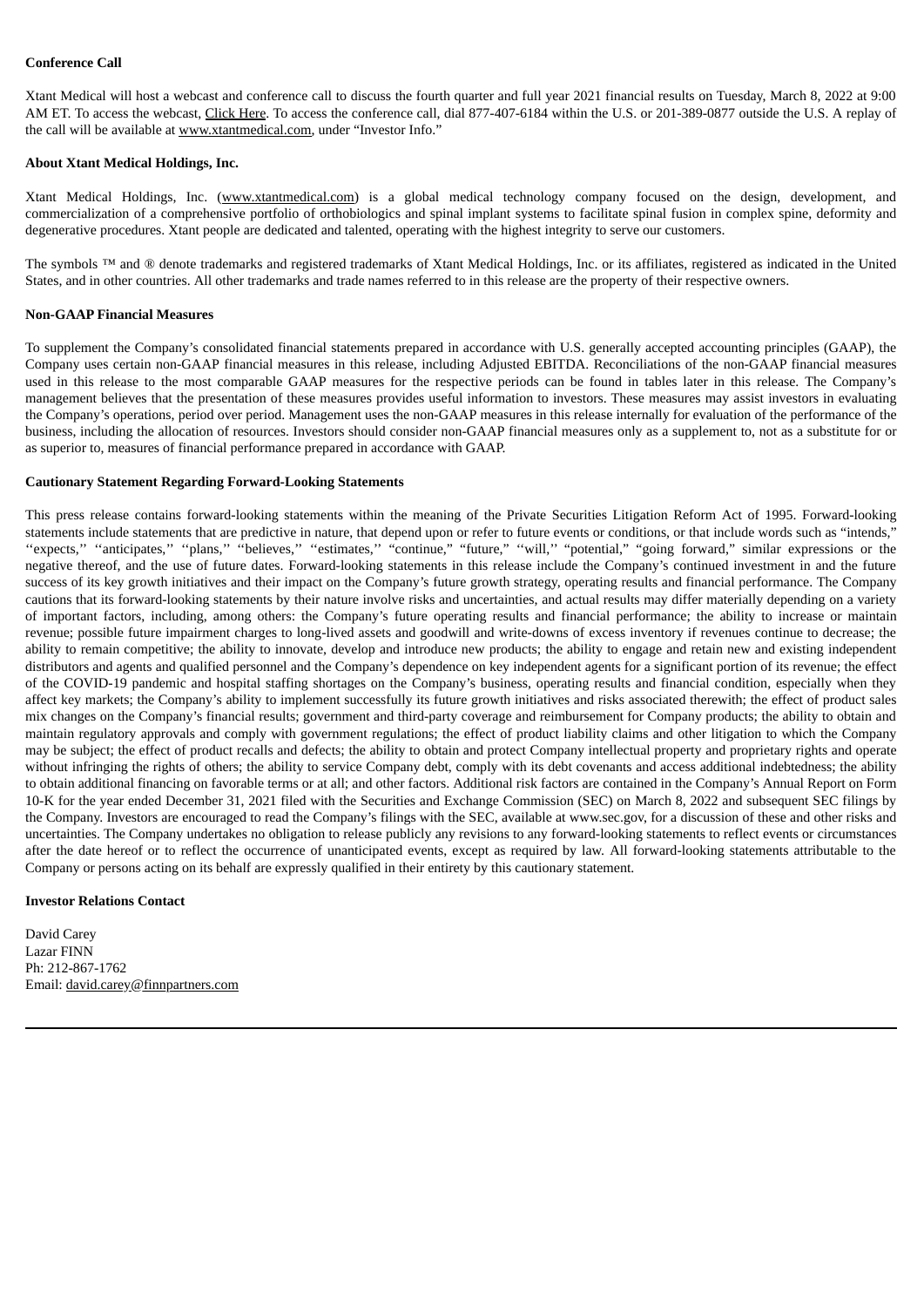## **XTANT MEDICAL HOLDINGS, INC. CONDENSED CONSOLIDATED BALANCE SHEETS**

(In thousands, except number of shares and par value)

|                                                                                                                                                                                                                | As of<br>December 31,<br>2021 | As of<br>December 31,<br>2020 |            |  |  |
|----------------------------------------------------------------------------------------------------------------------------------------------------------------------------------------------------------------|-------------------------------|-------------------------------|------------|--|--|
| <b>ASSETS</b>                                                                                                                                                                                                  |                               |                               |            |  |  |
| <b>Current Assets:</b>                                                                                                                                                                                         |                               |                               |            |  |  |
| Cash and cash equivalents                                                                                                                                                                                      | \$<br>18,243                  | $\$$                          | 2,341      |  |  |
| Restricted cash                                                                                                                                                                                                | 144                           |                               |            |  |  |
| Trade accounts receivable, net of allowance for credit losses of \$552 and doubtful                                                                                                                            |                               |                               |            |  |  |
| accounts of \$653, respectively                                                                                                                                                                                | 7,154                         |                               | 6.880      |  |  |
| Inventories                                                                                                                                                                                                    | 17,945                        |                               | 21,408     |  |  |
| Prepaid and other current assets                                                                                                                                                                               | 844                           |                               | 736        |  |  |
| Total current assets                                                                                                                                                                                           | 44,330                        |                               | 31,365     |  |  |
| Property and equipment, net                                                                                                                                                                                    | 5,212                         |                               | 4,347      |  |  |
| Right-of-use asset, net                                                                                                                                                                                        | 1,258                         |                               | 1,690      |  |  |
| Other assets                                                                                                                                                                                                   | 287                           |                               | 402        |  |  |
| Intangible assets, net                                                                                                                                                                                         | 400                           |                               | 457        |  |  |
| Goodwill                                                                                                                                                                                                       | 3,205                         |                               | 3,205      |  |  |
| <b>Total Assets</b>                                                                                                                                                                                            | \$<br>54.692                  | \$                            | 41,466     |  |  |
| LIABILITIES & STOCKHOLDERS' EQUITY (DEFICIT)<br><b>Current Liabilities:</b>                                                                                                                                    |                               |                               |            |  |  |
| Accounts payable                                                                                                                                                                                               | \$<br>2,615                   | \$                            | 2,947      |  |  |
| <b>Accrued liabilities</b>                                                                                                                                                                                     | 4,349                         |                               | 5,462      |  |  |
| Current portion of lease liability                                                                                                                                                                             | 462                           |                               | 423        |  |  |
| Finance lease obiligations                                                                                                                                                                                     | 31                            |                               | 20         |  |  |
| Line of credit                                                                                                                                                                                                 | 3,620                         |                               |            |  |  |
| Current portion of long-term debt                                                                                                                                                                              |                               |                               | 16,797     |  |  |
| <b>Total current liabilities</b>                                                                                                                                                                               | 11,077                        |                               | 25,649     |  |  |
| Long-term Liabilities:                                                                                                                                                                                         |                               |                               |            |  |  |
| Lease liability, less current portion                                                                                                                                                                          | 842                           |                               | 1,303      |  |  |
| Financing lease obligations, net                                                                                                                                                                               | 103                           |                               |            |  |  |
| Long-term debt, plus premium and less issuance costs                                                                                                                                                           | 11,787                        |                               |            |  |  |
| <b>Total Liabilities</b>                                                                                                                                                                                       | 23,809                        |                               | 26,952     |  |  |
| Stockholders' Equity                                                                                                                                                                                           |                               |                               |            |  |  |
| Preferred stock, \$0.000001 par value; 10,000,000 shares authorized; no shares issued and<br>outstanding                                                                                                       |                               |                               |            |  |  |
| Common stock, \$0.000001 par value; 300,000,000 shares authorized; 87,068,980 shares<br>issued and outstanding as of December 31, 2021 and 77,573,680 shares issued and<br>outstanding as of December 31, 2020 |                               |                               |            |  |  |
| Additional paid-in capital                                                                                                                                                                                     | 266,068                       |                               | 244,850    |  |  |
| Accumulated deficit                                                                                                                                                                                            | (235, 185)                    |                               | (230, 336) |  |  |
| <b>Total Stockholders' Equity</b>                                                                                                                                                                              | 30,883                        |                               | 14,514     |  |  |
| Total Liabilities & Stockholders' Equity                                                                                                                                                                       | \$<br>54,692                  | \$                            | 41,466     |  |  |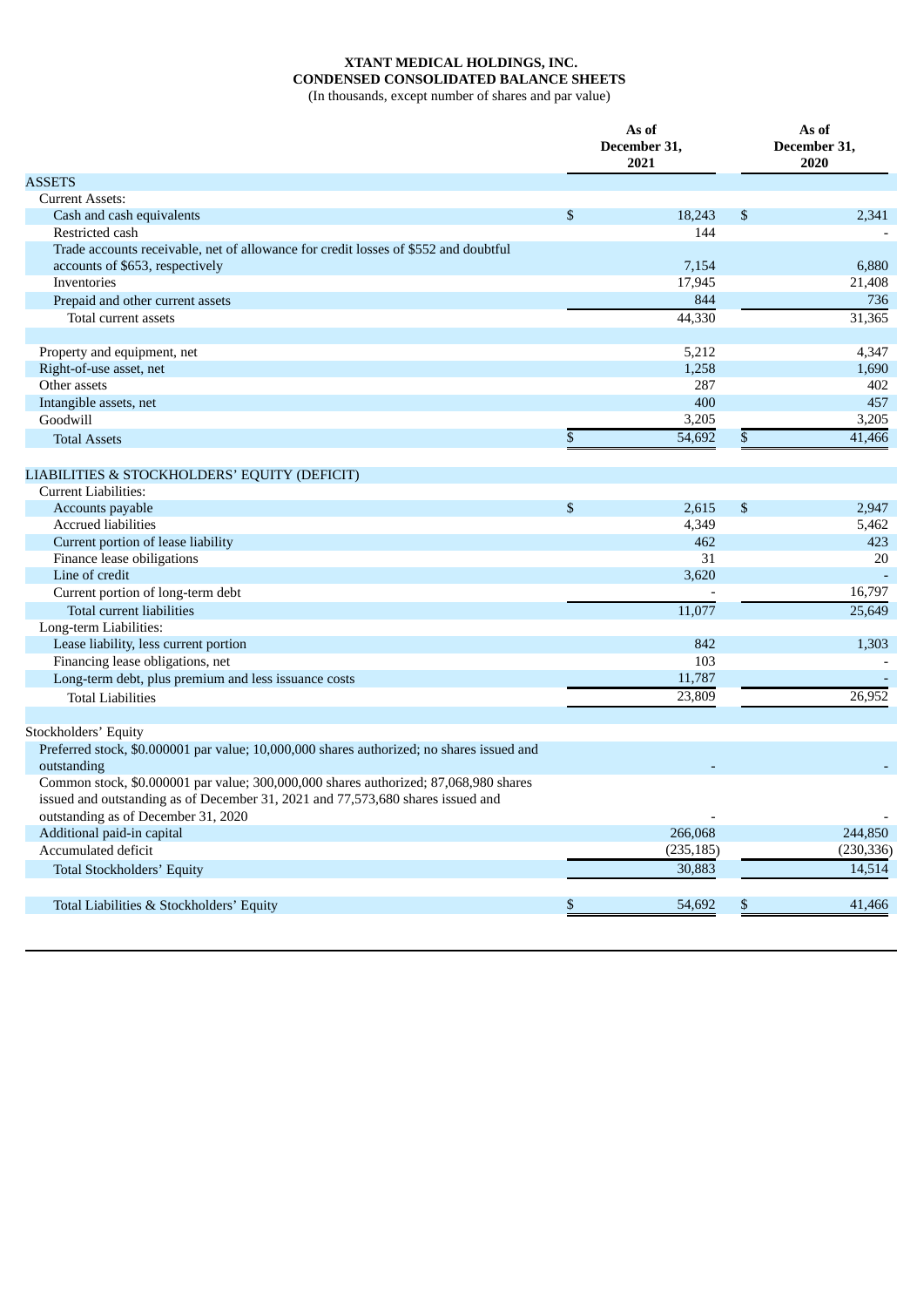## **XTANT MEDICAL HOLDINGS, INC. CONDENSED CONSOLIDATED STATEMENTS OF OPERATIONS**

(Unaudited, in thousands, except number of shares and per share amounts)

|                                            | <b>Three Months Ended</b><br>December 31, |            |                                                                       | <b>Twelve Months Ended</b><br>December 31, |              |            |    |            |
|--------------------------------------------|-------------------------------------------|------------|-----------------------------------------------------------------------|--------------------------------------------|--------------|------------|----|------------|
|                                            |                                           | 2021       |                                                                       | 2020                                       |              | 2021       |    | 2020       |
| Revenue                                    |                                           |            |                                                                       |                                            |              |            |    |            |
| Orthopedic product sales                   | \$                                        | 13,953     | \$                                                                    | 13,981                                     | \$           | 55,146     | \$ | 53,188     |
| Other revenue                              |                                           | 17         |                                                                       | 34                                         |              | 117        |    | 149        |
| <b>Total revenue</b>                       |                                           | 13,970     |                                                                       | 14,015                                     |              | 55,263     |    | 53,337     |
| Cost of sales                              |                                           | 6,276      |                                                                       | 5,032                                      |              | 22,773     |    | 18,945     |
| Gross profit                               |                                           | 7,694      |                                                                       | 8,983                                      |              | 32,490     |    | 34,392     |
| Gross profit %                             |                                           | 55.1%      |                                                                       | 64.1%                                      |              | 58.8%      |    | 64.5%      |
| <b>Operating expenses</b>                  |                                           |            |                                                                       |                                            |              |            |    |            |
| General and administrative                 |                                           | 4,142      |                                                                       | 3,210                                      |              | 14,449     |    | 13,503     |
| Sales and marketing                        |                                           | 5,314      |                                                                       | 5,405                                      |              | 21,025     |    | 20,983     |
| Research and development                   |                                           | 151        |                                                                       | 128                                        |              | 870        |    | 657        |
| Total operating expenses                   |                                           | 9,607      |                                                                       | 8,743                                      |              | 36,344     |    | 35,143     |
| Income (Loss) from operations              |                                           | (1, 913)   |                                                                       | 240                                        |              | (3,854)    |    | (751)      |
| <b>Other Expense</b>                       |                                           |            |                                                                       |                                            |              |            |    |            |
| Interest expense                           |                                           | (466)      |                                                                       | (718)                                      |              | (995)      |    | (5,976)    |
| <b>Total Other Expense</b>                 |                                           | (466)      |                                                                       | (718)                                      |              | (995)      |    | (5, 976)   |
| Net Loss Before Provision for Income Taxes |                                           | (2, 379)   |                                                                       | (478)                                      |              | (4, 849)   |    | (6, 727)   |
| Provision for income taxes                 |                                           |            |                                                                       |                                            |              |            |    |            |
| Current and deferred                       |                                           | 95         |                                                                       | (229)                                      |              |            |    | (296)      |
| Net Loss                                   | \$                                        | (2, 284)   | \$                                                                    | (707)                                      | \$           | (4, 849)   | \$ | (7,023)    |
| Net loss per share:                        |                                           |            |                                                                       |                                            |              |            |    |            |
| <b>Basic</b>                               | \$                                        | (0.03)     | $\mathbb{S}% _{t}\left( t\right) \equiv\mathbb{S}_{t}\left( t\right)$ | (0.01)                                     | $\mathbb{S}$ | (0.06)     | \$ | (0.25)     |
| <b>Dilutive</b>                            | $\overline{\$}$                           | (0.03)     | $\overline{\mathcal{S}}$                                              | (0.01)                                     | \$           | (0.06)     | \$ | (0.25)     |
| Shares used in the computation:            |                                           |            |                                                                       |                                            |              |            |    |            |
| <b>Basic</b>                               |                                           | 87,027,466 |                                                                       | 74,508,626                                 |              | 85,456,175 |    | 28,499,847 |
| <b>Dilutive</b>                            |                                           | 87,027,466 |                                                                       | 74,508,626                                 |              | 85,456,175 |    | 28,499,847 |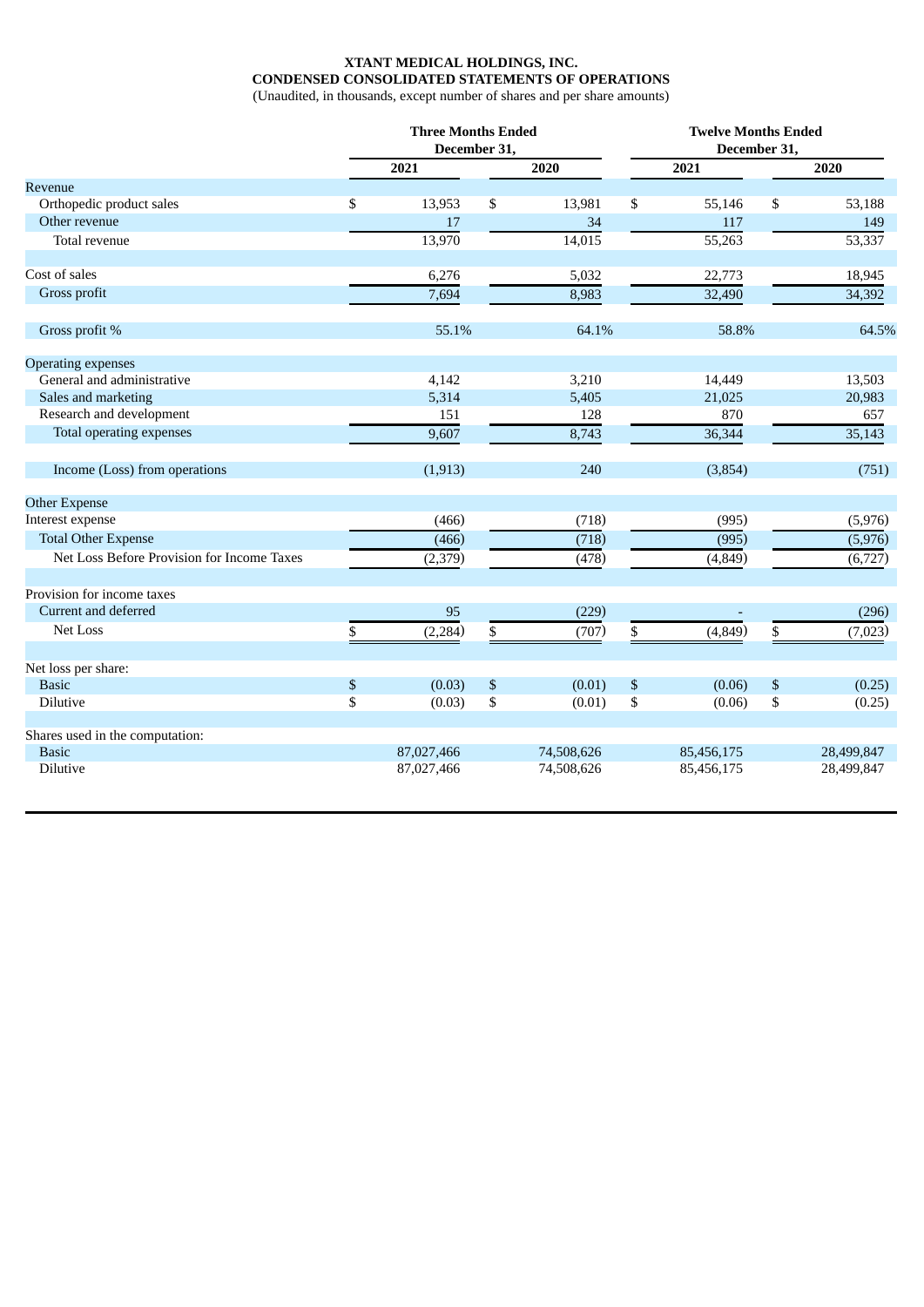#### **XTANT MEDICAL HOLDINGS, INC. CONDENSED CONSOLIDATED STATEMENTS OF CASH FLOWS** (Unaudited, in thousands)

**Twelve Months Ended December 31, 2021 2020** Operating activities: Net loss  $(4,849)$   $\frac{1}{3}$   $(7,023)$ Adjustments to reconcile net loss to net cash provided by (used in) operating activities: Depreciation and amortization 2,079 Gain on disposal of fixed assets (369) (369) (369) (369) (369) (369) (369) (369) (369) (369) (369) (369) (369) (369) (369) (369) (369) (369) (369) (369) (369) (369) (369) (369) (369) (369) (369) (369) (369) (369) (369) (36 Non-cash interest 5,963 Non-cash rent expense 16 Stock-based compensation 2,209 1,084 Provision for reserve on accounts receivable 1999 and 1999 and 1999 and 1999 and 1999 and 1999 and 1999 and 199 Provision for excess and obsolete inventory and  $\frac{485}{2}$  and  $\frac{485}{2}$  and  $\frac{485}{2}$ Changes in operating assets and liabilities: Accounts receivable (319) 2,890 Inventories  $2,624$  (5,792) Prepaid and other assets **40** and other assets **40** and other assets **40** and other assets **40** and other assets **40** and other assets **40** and other assets **40** and other assets **40** and other assets **40** and other assets Accounts payable 101 Accrued liabilities (512) (512) (512) (512) (512) (512) (512) (512) (512) (512) (512) (512) (512) (512) (512) Net cash provided by (used in) operating activities 439 (731) Investing activities: Purchases of property and equipment (2,115) (1,545) Proceeds from sale of fixed assets 241 Net cash used in investing activities (1,304) (1,304) Financing activities: Payment of taxes from withholding of common stock on vesting of restricted stock units (201) Payments on financing leases (50) (156) Payments on long-term debt (315) (315) Borrowings on line of credit and the state of the state of the state of the state  $36,361$  -Repayments on line of credit (36,492) Costs associated with debt restructuring (136) (1,058) Proceeds from issuance of common stock, net of issuance costs 18,426 620 Proceeds from exercise of common stock warrants 48 Net cash used in financing activities and the set of the set of the set of the set of the set of the set of the set of the set of the set of the set of the set of the set of the set of the set of the set of the set of the Net change in cash and cash equivalents and restricted cash 16,046 16,046 (2,896) Cash and cash equivalents and restricted cash at beginning of year 2,341 5,237 Cash and cash equivalents and restricted cash at end of year **\$** 18,387 \$ 2,341 Reconciliation of cash and cash equivalents and restricted cash reported in the consolidated balance sheets Cash and cash equivalents 18,243 2,341 Restricted cash 144 - Total cash and restricted cash reported in the consolidated balance sheets **18,387** \$ 18,387 \$ 2,341